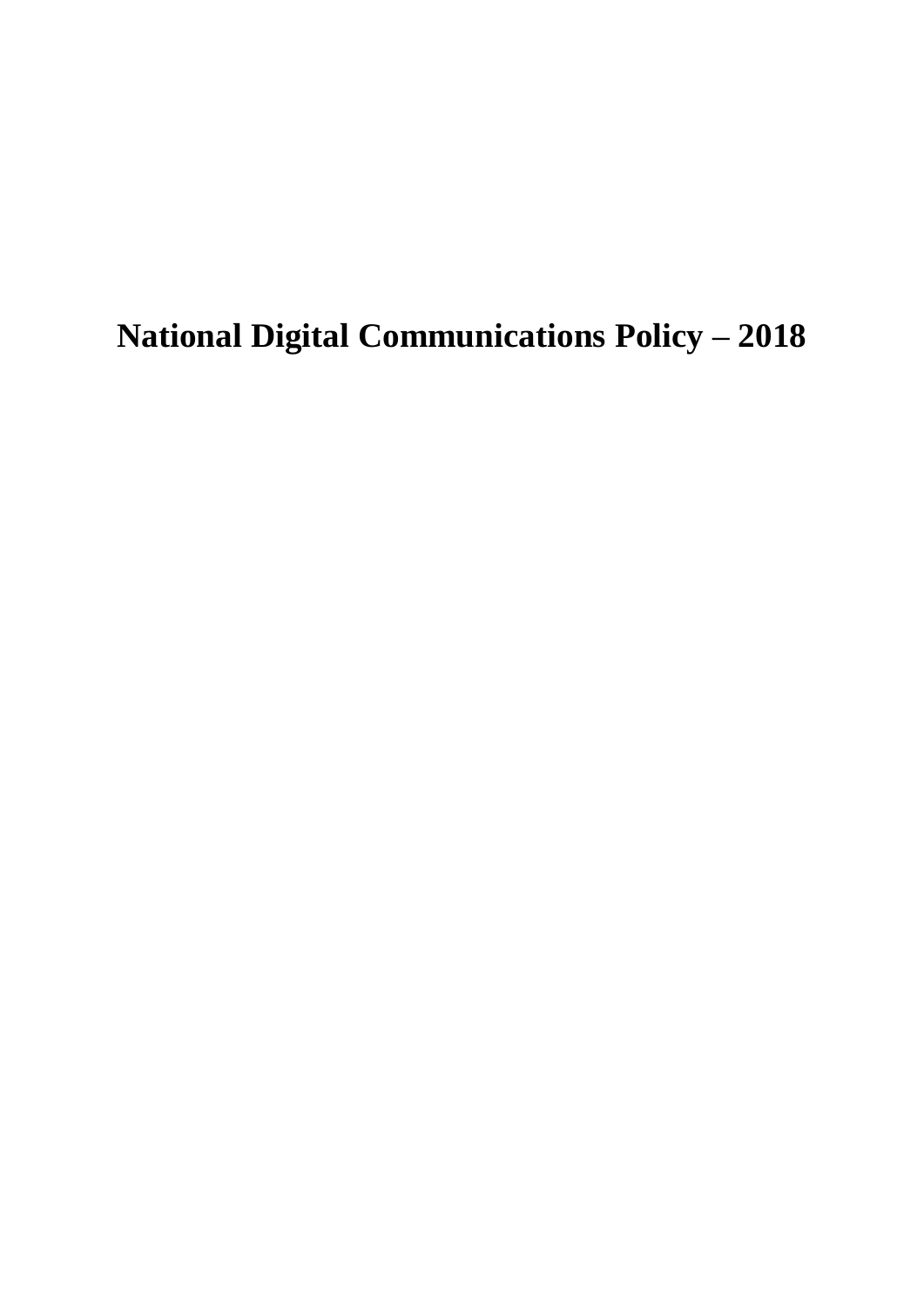# **Preamble**

- 1. Digital infrastructure and services are increasingly emerging as key enablers and critical determinants of a country's growth and well-being. With significant capabilities in both telecommunications and software, India, more than most countries, stands poised to benefit from harnessing new digital technologies and platforms to unlock productivity, as well as to reach unserved and underserved markets; thus catalysing economic growth and development, generating new- age jobs and livelihoods, and ensuring access to next generation services for its citizens.
- 2. The task before India's policy makers is to ensure that the advantages of the new technologies are accessible to all equitably and affordably; while securing them against existing and emerging threats. India needs to particularly ensure that its communications infrastructure supports the entire population, whose demographic profiles vary widely across various indices such as literacy, economic conditions and urbanisation. It is important for India to remain sensitive to these factors and promote policies that increase opportunities for their social and economic development. Accordingly, this policy aims for Universal Coverage rather than revenue maximisation.
- 3. Digital India is already unfolding. India's digital profile and footprint is one of the fastest growing in the world. With over a billion mobile phones and digital identities and half a billion internet users, India's mobile data consumption is already the highest in the world. Over 200 million Indians regularly use social media and in the last year alone, over 200 million Indians took to mobile banking and digital payments. At the current pace of digitisation and digitalisation, it is estimated that India's digital economy has the potential to reach one trillion USD by 2025. The rapid and unprecedented proliferation of the mobile phone, the internet, social media platforms, and the rapid expansion of digital payments, data consumption and generation across India indicate that the data economy and digital technologies and services are no longer the prerogative of the privileged few; but that they have indeed evolved into widespread instruments of access and empowerment for more than a billion Indians.
- 4. The objective of this document is to lay out a consistent policy and principles framework, that will enable creation of a vibrant competitive telecom market to strengthen India's long term competitiveness and serve the needs of our aspiring nation. It has been broadly estimated that a 10% increase in broadband penetration in a country could potentially lead to an over 1% increase in GDP. However, studies in India estimate that the impact could be significantly higher for the country, given the increased productivity and efficiency gains that are likely to accrue to the economy.
- 5. Currently, India has approximately 1.5 million kilometres of OFC, and less than one-fourth of the towers are fibre-connected. In order to expand mobile and broadband connectivity across the country, it is necessary to explore and utilise the opportunities presented by nextgeneration-networks like 5G and other pioneering network access technologies including satellite communications. It would be critical to focus on Digital Communications infrastructure development initiatives related to fibre deployment and Right of Way clearances, for both overground and underground infrastructure, that will form the bedrock of next generation technologies.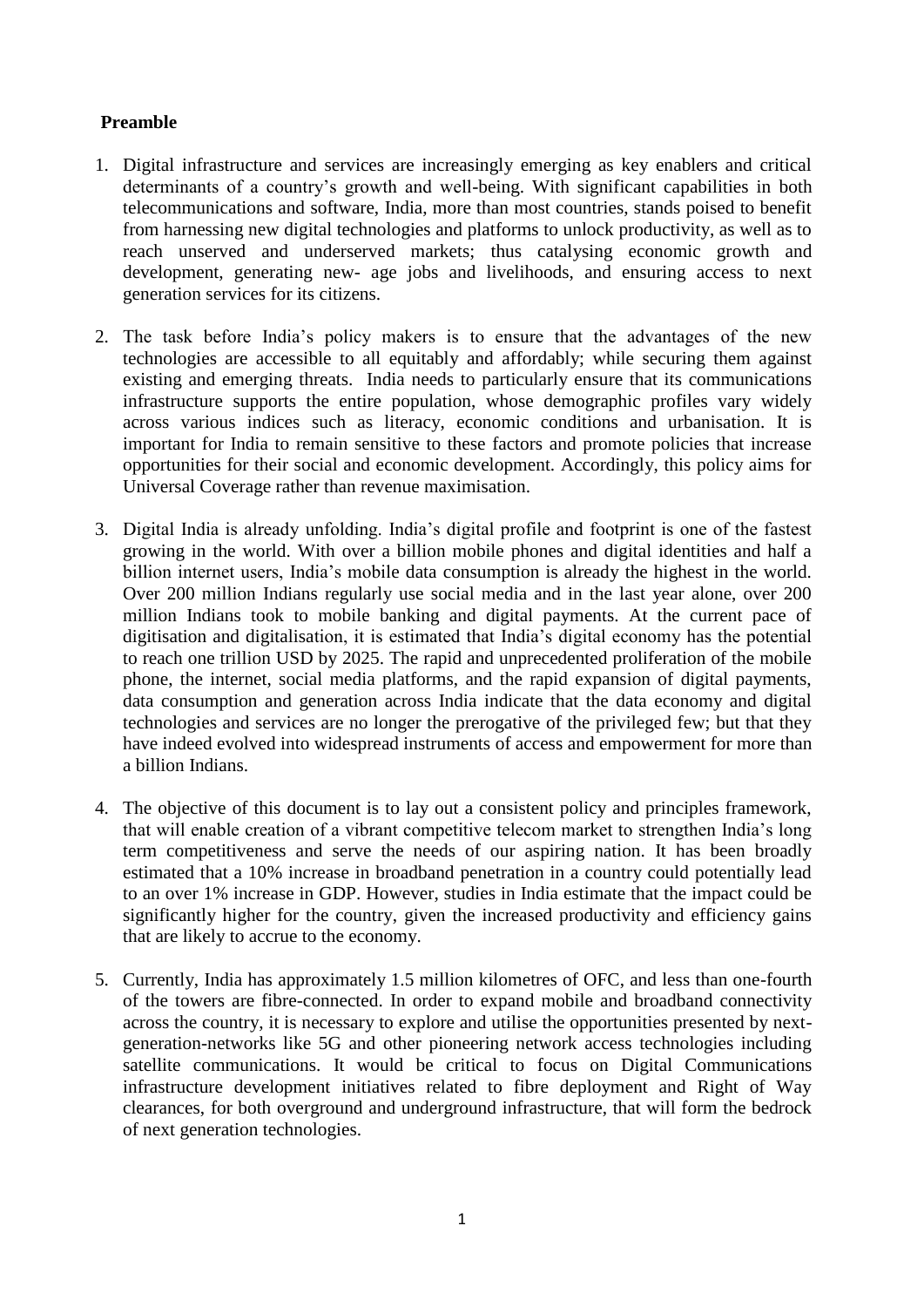- 6. While India has embarked on one of the world's largest rural optic fibre roll-outs in the world, aiming to connect 600,000 of its villages to broadband through its flagship initiative called 'BharatNet'; the convergence of a cluster of revolutionary technologies including 5G, the cloud, IOT and data analytics, along with a growing start-up community, promise to accelerate and deepen its digital engagement, opening up a new horizon of opportunities. As the world prepares for what is increasingly being called as the fourth industrial revolution, India, and indeed every single sector of its economy, need to be readied to embrace this opportunity.
- 7. A robust, competitive landscape, which ensures availability of new communications technologies, services and applications, is central to the growth of GDP, productivity and creation of new jobs in the economy. For consumers, competition leads to innovation, access to new technologies, improved quality, affordable prices and wider choice. Indian consumers need and deserve the widest range of services at competitive rates. The Policy seeks to promote and protect fair competition across the communications and digital economy sector.
- 8. Improvement in regulation and ongoing structural reforms are the pillars of a sound policy initiative. Regulatory reform is not a one-off effort, but a dynamic, long-term and multidisciplinary process. The Policy recognises the importance of continued improvement in the regulatory framework for attracting investments and ensuring fair competition, to serve the needs of Indian citizens. Given the sector's capital-intensive nature, the Policy aims to attract long-term, high quality and sustainable investments. To serve this objective, the Policy further aims to pursue regulatory reforms to ensure that the regulatory structures and processes remain relevant, transparent, accountable and forward-looking. Additionally, the Policy aims to remove regulatory barriers and reduce the regulatory burden that hampers investments, innovation and consumer interest. The Policy also identifies steps to strengthen the sector's institutional mechanism and legislative framework, to ensure that India's economy and citizens can derive the full potential of its digital communications sector.
- 9. If India's economic, social and political interests in the emerging data economy are to be effectively secured, its 'digital sovereignty' encompassing the data privacy, choice and security of its citizens must be a prime consideration while participating in the global digital economy.
- 10. The objective of a national policy on digital communications is to prepare the country and its citizens for the future. Achieving these goals would require that the key stakeholders – namely the Centre, the States, local governments and agencies, Telecom Service Providers, Internet Service Providers, Infrastructure Providers, handset and equipment manufacturers, the academic community, the innovators and start-ups come together to forge a coalition to deliver this national policy and its missions.
- 11. Keeping in view the changes and advancements in the digital communications ecosystem, the National Telecom Policy will hereinafter be referred to as '**National Digital Communications Policy**. To ensure effective implementation and monitoring of the Policy, it is proposed to re-designate the Telecom Commission as the Digital Communications Commission, to ensure that the high aspirations are achieved within stipulated time.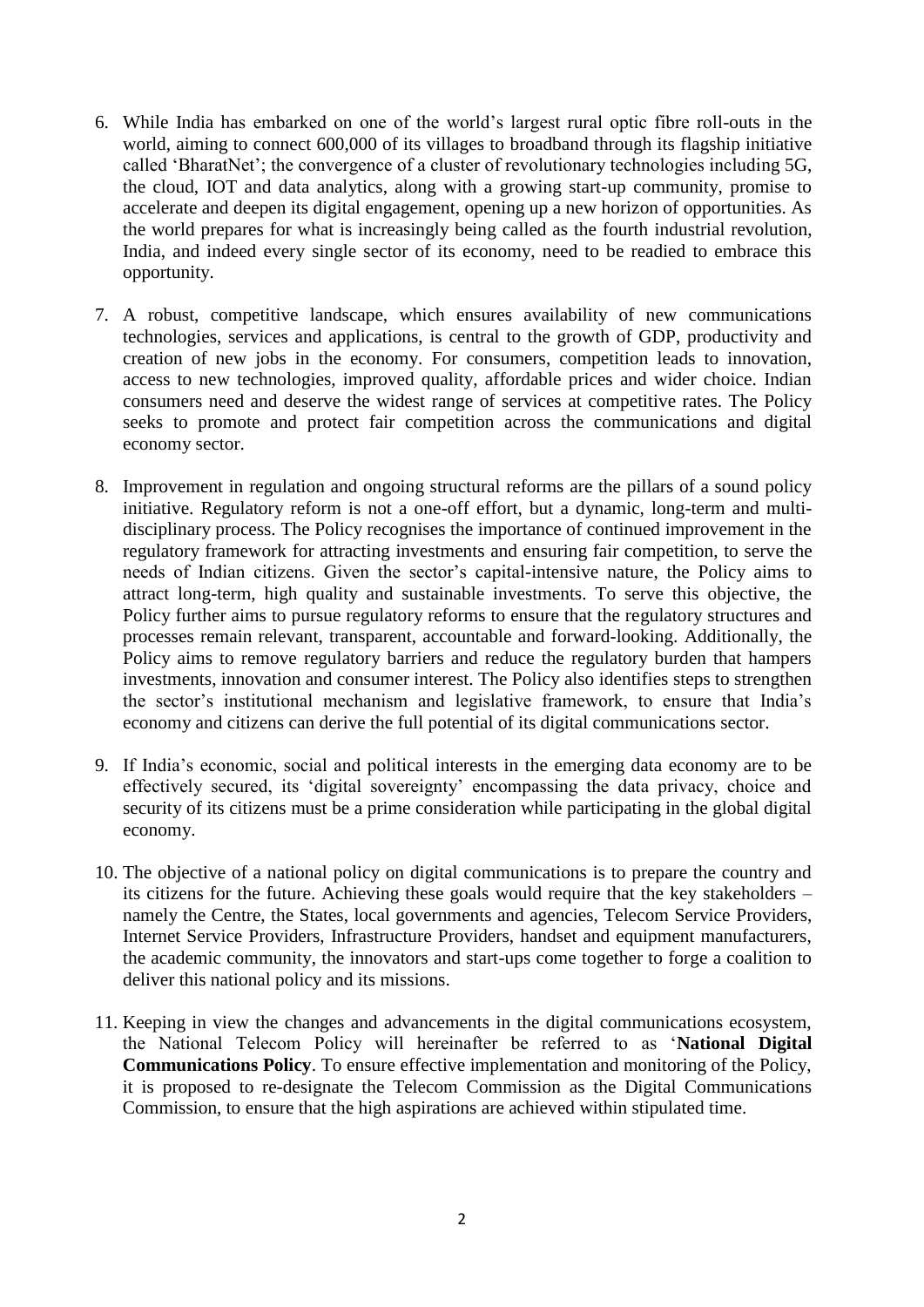### **The National Digital Communications Policy, 2018**

The National Digital Communications Policy, 2018 seeks to unlock the transformative power of digital communications networks - to achieve the goal of digital empowerment and improved well-being of the people of India; and towards this end, attempts to outline a set of goals, initiatives, strategies and intended policy outcomes.

The National Communications Policy aims to accomplish the following Strategic Objectives by 2022:

- 1. Provisioning of Broadband for All
- 2. Creating 4 Million additional jobs in the Digital Communications sector
- 3. Enhancing the contribution of the Digital Communications sector to 8% of India's GDP from  $\sim 6\%$  in 2017
- 4. Propelling India to the Top 50 Nations in the ICT Development Index of ITU from 134 in 2017
- 5. Enhancing India's contribution to Global Value Chains
- 6. Ensuring Digital Sovereignty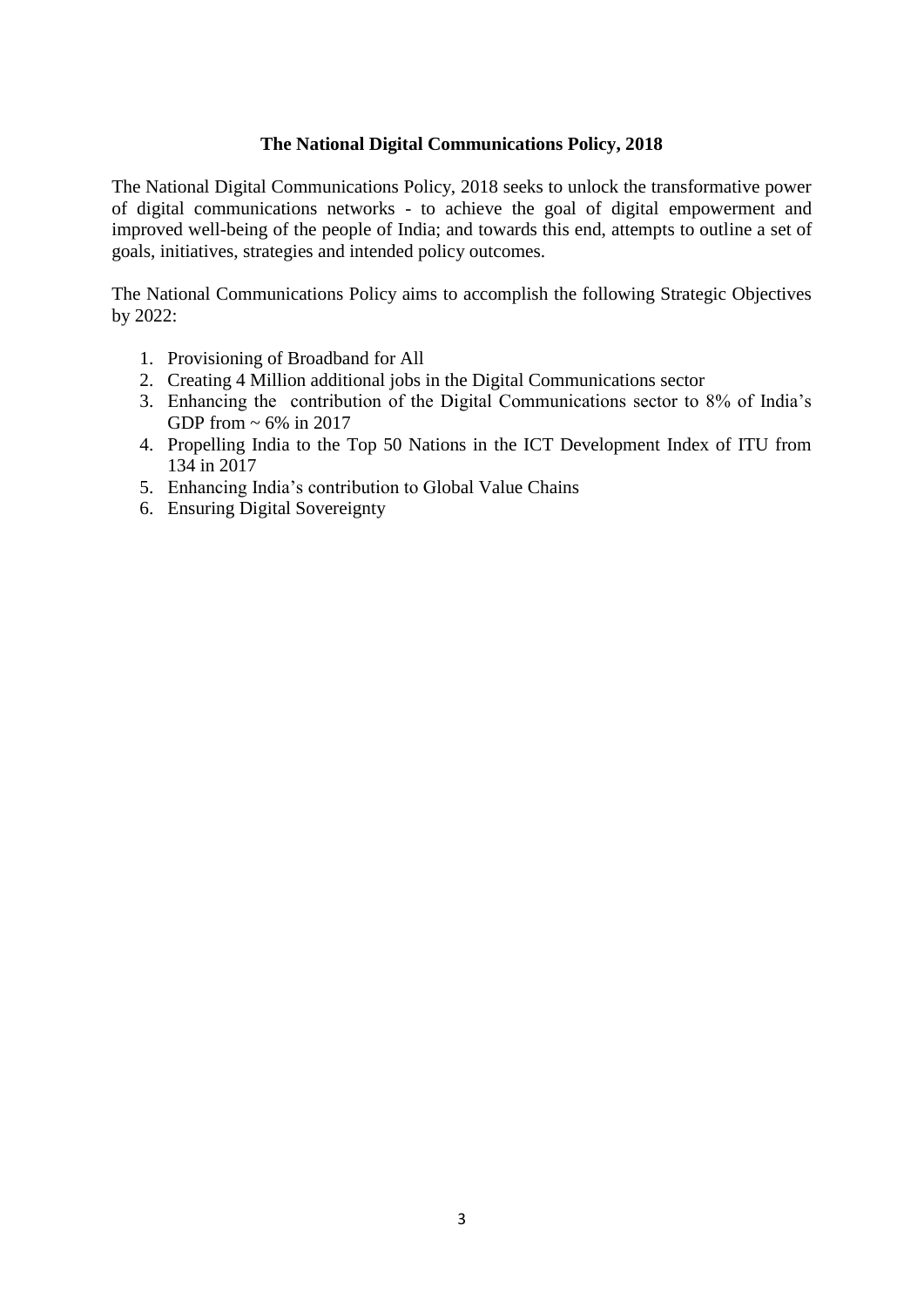# **Vision**

To fulfil the information and communication needs of citizens and enterprises through the establishment of a ubiquitous, resilient, secure, accessible and affordable Digital Communications Infrastructure and Services; and in the process, support India's transition to a digitally empowered economy and society.

### **Missions**

In pursuit of accomplishing these objectives by year 2022, the National Digital Communications Policy, 2018 envisages three Missions:

1. **Connect India**: Creating Robust Digital Communications Infrastructure

To promote Broadband for All as a tool for socio-economic development, while ensuring service quality and environmental sustainability.

2. **Propel India**: Enabling Next Generation Technologies and Services through Investments, Innovation and IPR generation

> To harness the power of emerging digital technologies, including 5G, AI, IoT, Cloud and Big Data to enable provision of future ready products and services; and to catalyse the fourth industrial revolution (Industry 4.0) by promoting Investments, Innovation and IPR.

3. **Secure India:** Ensuring Sovereignty, Safety and Security of Digital Communications

To secure the interests of citizens and safeguard the digital sovereignty of India with a focus on ensuring individual autonomy and choice, data ownership, privacy and security; while recognizing data as a crucial economic resource.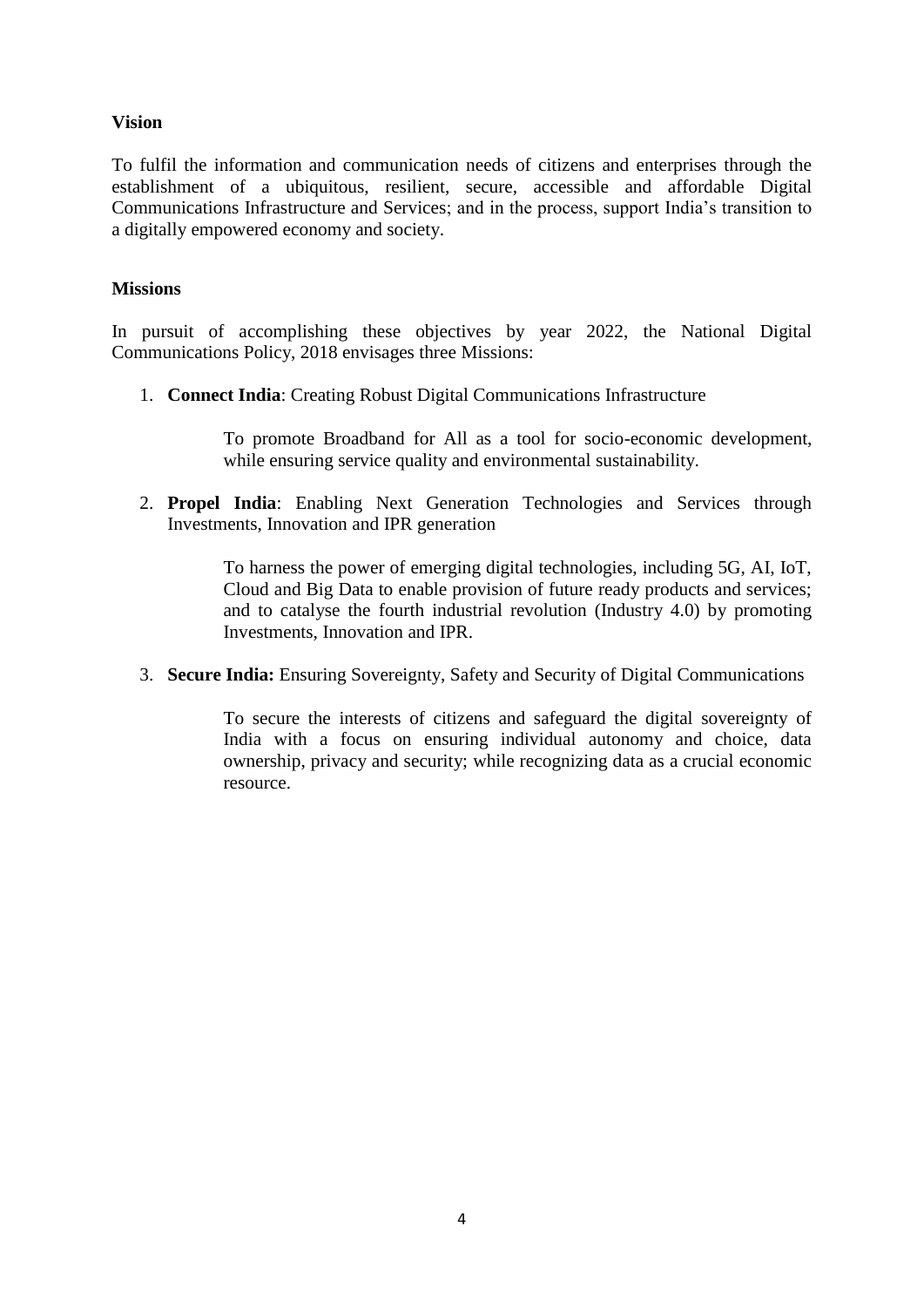# **1. Connect India: Creating a Robust Digital Communication Infrastructure**

## **2022 Goals:**

- a. Provide Universal broadband connectivity at 50Mbps to every citizen
- b. Provide 1 Gbps connectivity to all Gram Panchayats of India by 2020 and 10 Gbps by 2022
- c. Enable100 Mbps broadband on demand to all key development institutions; including all educational institutions
- d. Enable fixed line broadband access to 50% of households
- e. Achieve 'unique mobile subscriber density' of 55 by 2020 and 65 by 2022
- f. Enable deployment of public Wi-Fi Hotspots; to reach 5 million by 2020 and 10 million by 2022
- g. Ensure connectivity to all uncovered areas

### **Strategies:**

# **1.1 Establishing a 'National Broadband Mission – Rashtriya Broadband Abhiyan' to secure universal broadband access**

- (a) Implementation ofthe following broadband initiatives, to be funded through USOF and Public Private Partnerships:
	- i. **BharatNet** Providing 1 Gbpsto Gram Panchayats upgradeable to 10 Gbps
	- ii. **GramNet** Connecting all key rural development institutions with 10 Mbps upgradeable to 100 Mbps
	- iii. **NagarNet** Establishing 1 Million public Wi-Fi Hotspots in urban areas
	- iv. **JanWiFi** Establishing 2 Million Wi-Fi Hotspots in rural areas
- (b) Implementing a '**Fibre First Initiative'** to take fibre to the home, to enterprises and to key development institutions in Tier I, II and III towns and to rural clusters:
	- i. According Telecom Optic Fibre cables the status of Public utility
	- ii. Promoting collaboration models involving state, local bodies and private sector as necessary for provision of shared duct infrastructure in municipalities, rural areas and national highways
	- iii. Facilitating Fibre-to-the-tower programme to enable fiberisation of at least 60% of telecom towers thereby accelerating migration to 4G/5G
	- iv. Leveraging existing assets of the broadcasting and power sector to improve connectivity, affordability and sustainability
	- v. Incentivising and promoting fibre connectivity for all new developmental construction
	- vi. By making requirement for telecom installations and the associated cabling and in-building solutions mandatory in all commercial, residential and office spaces by amending National Building Code of India (NBC), through Bureau of Indian Standards (BIS).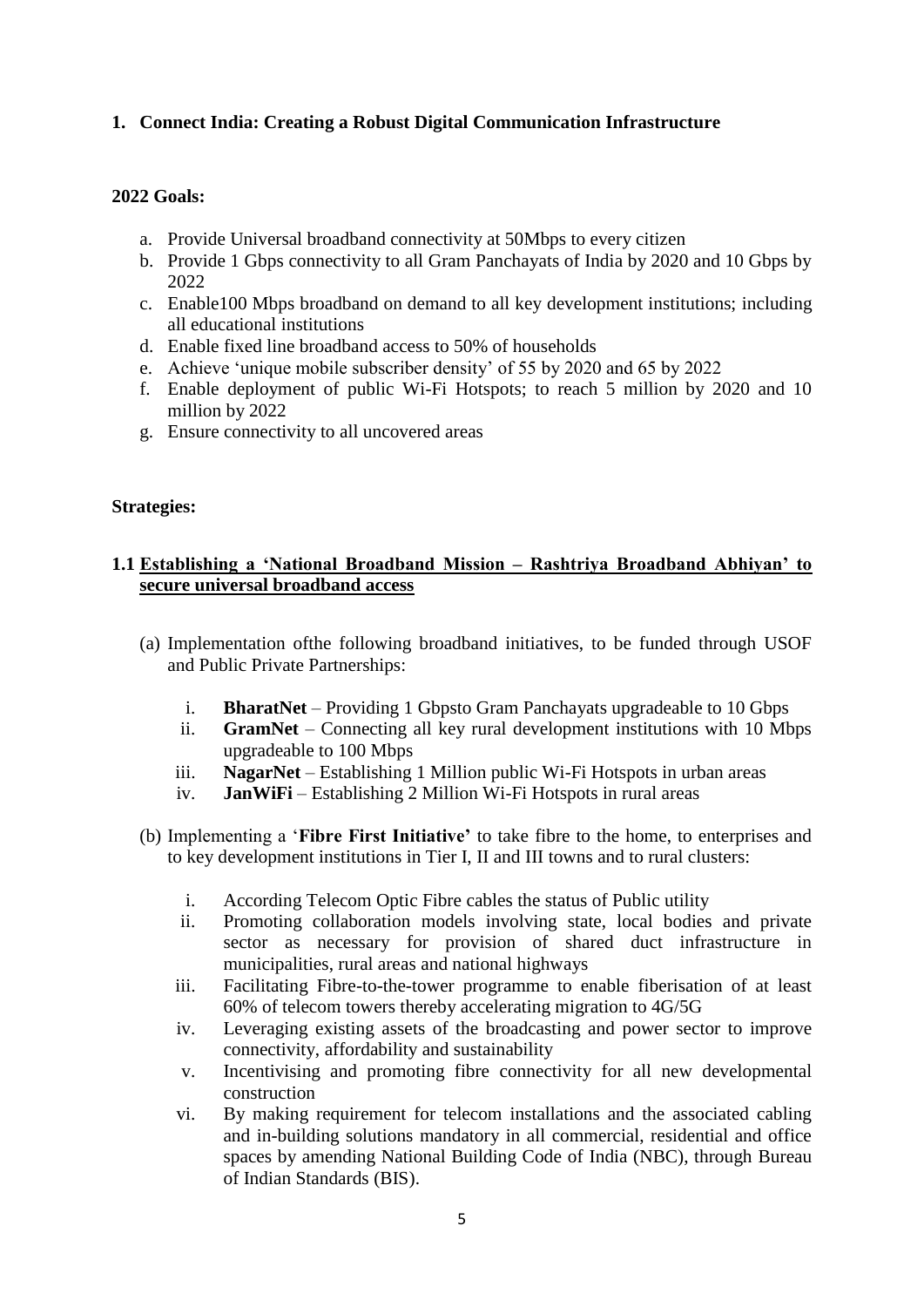### (c) Establishment of a **National Digital Grid** by:

- i. Creating National Fibre Authority
- ii. Establishing Common Service Ducts and utility corridors in all new city and highway road projects, and related elements
- iii. Creating a collaborative institutional mechanism between Centre, States and Local Bodies for Common Rights of Way, standardisation of costs and timelines; and removal of barriers to approvals
- iv. Facilitating development of Open Access Next Generation Networks
- (d) Facilitate the establishment of Mobile Tower Infrastructure by:
	- i. Extending incentives and exemptions for the construction of telecom towers
	- ii. According accelerated Rights of Way permissions for telecom towers in government premises
	- iii. Promoting and incentivizing deployment of solar and green energy for telecom towers
- (e) Improve international connectivity and reduce the cost of international bandwidth by facilitating setting up of International Cable Landing Stations by rationalising access charges and removing regulatory hurdles; and by benchmarking international bandwidth to global trends.
- (f) Encourage and facilitate sharing of active infrastructure by enhancing the scope of Infrastructure Providers (IP) and promoting and incentivizing deployment of common sharable, passive as well as active, infrastructure.
- (g) Enabling Infrastructure Convergence of IT, telecom and broadcasting:
	- i. Amending the Indian Telegraph Act, 1885 and other relevant acts for the purpose of convergence in coordination with respective ministries
	- ii. Establishing a unified policy framework and spectrum management regime for broadcast and broadband technologies
	- iii. Restructuring of legal, licensing and regulatory frameworks for reaping the benefits of convergence
	- iv. Allowing benefits of convergence in areas such as IP-PSTN switching
- (h) Creating a Broadband Readiness Index for States/ UTs to attract investments and address RoW challenges
- (i) Encouraging investment in broadband infrastructure through fiscal incentives, including accelerated depreciation and tax incentives; and incentivizing fixed line broadband
- (j) By encouraging innovative approaches to infrastructure creation and access including through resale and Virtual Network Operators (VNO)
- (k) Promoting broadband connectivity through innovative and alternative technologies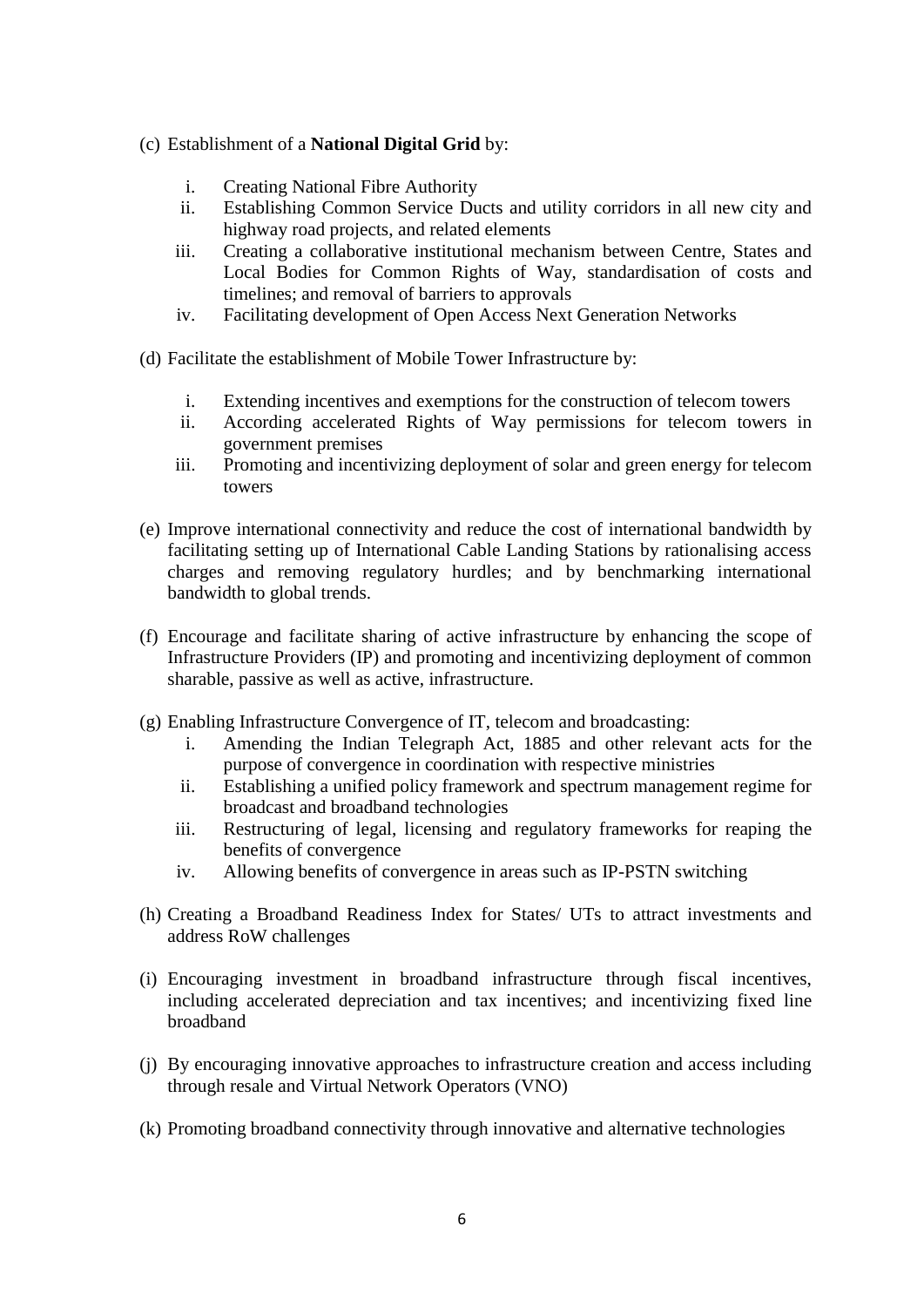## **1.2 Recognizing Spectrum as a key natural resource for public benefit to achieve India's socio-economic goals, ensure transparency in allocation and optimise availability and utilisation by:**

- (a) Developing a transparent, normative and fair policy for spectrum assignments and allocations
- (b) Making adequate spectrum available to be equipped for the new broadband era:
	- i. Identifying and making available new Spectrum bands for Access and Backhaul segments for timely deployment and growth of 5G networks.
	- ii. Making available harmonized and contiguous spectrum required for deployment of next generation access technologies
	- iii. Further liberalizing the spectrum sharing, leasing and trading regime
	- iv. Coordinating with Government departments for freeing underutilised/ substitutable spectrum, and its assignment along with unutilised spectrum for efficient and productive use
	- v. Optimal Pricing of Spectrum to ensure sustainable and affordable access to Digital Communications
	- vi. Simplifying the process of obtaining permissions from various agencies such as WPC and SACFA in order to promote efficiency
	- vii. Enabling Light Touch licensing/ de-licensing of spectrum for broadband proliferation
	- viii. Promoting the co-use/ secondary use of spectrum
	- ix. Constituting a Spectrum Advisory Team (SAT) consisting of experts, industry and academia to facilitate the identification of new bands, applications and efficiency measures to catalyse innovation and efficient spectrum management
- (c) Efficient spectrum utilisation and management:
	- i. Ensuring the optimum utilisation of spectrum by management of interference free spectrum and encouraging new technologies and consolidation
	- ii. Monitoring efficient utilization of spectrum by conducting systematic audits of the spectrum allocated to both commercial and government organizations
	- iii. Deploying dynamic database systems for allocation/ interference management
	- iv. Publishing annual spectrum utilization and availability roadmap for communication needs including those of aircraft and vessels
- (d) Promoting **Next Generation Access Technologies** in India through the following actions:
	- i. Encouraging licensed service providers to utilise next generation access technologies to ensure cost optimization, service agility and new revenue streams
	- ii. Recognising mid-band spectrum, particularly the 3 GHz to 43GHz range, as central to India's strategy for Next-Generation Networks
	- iii. Promoting the effective utilisation of high capacity backhaul E-band (71-76/ 81-86 GHz) and V-band (57-64 MHz) spectrum in line with international best practices
	- iv. Rationalizing annual royalty charges for microwave links for backhaul connectivity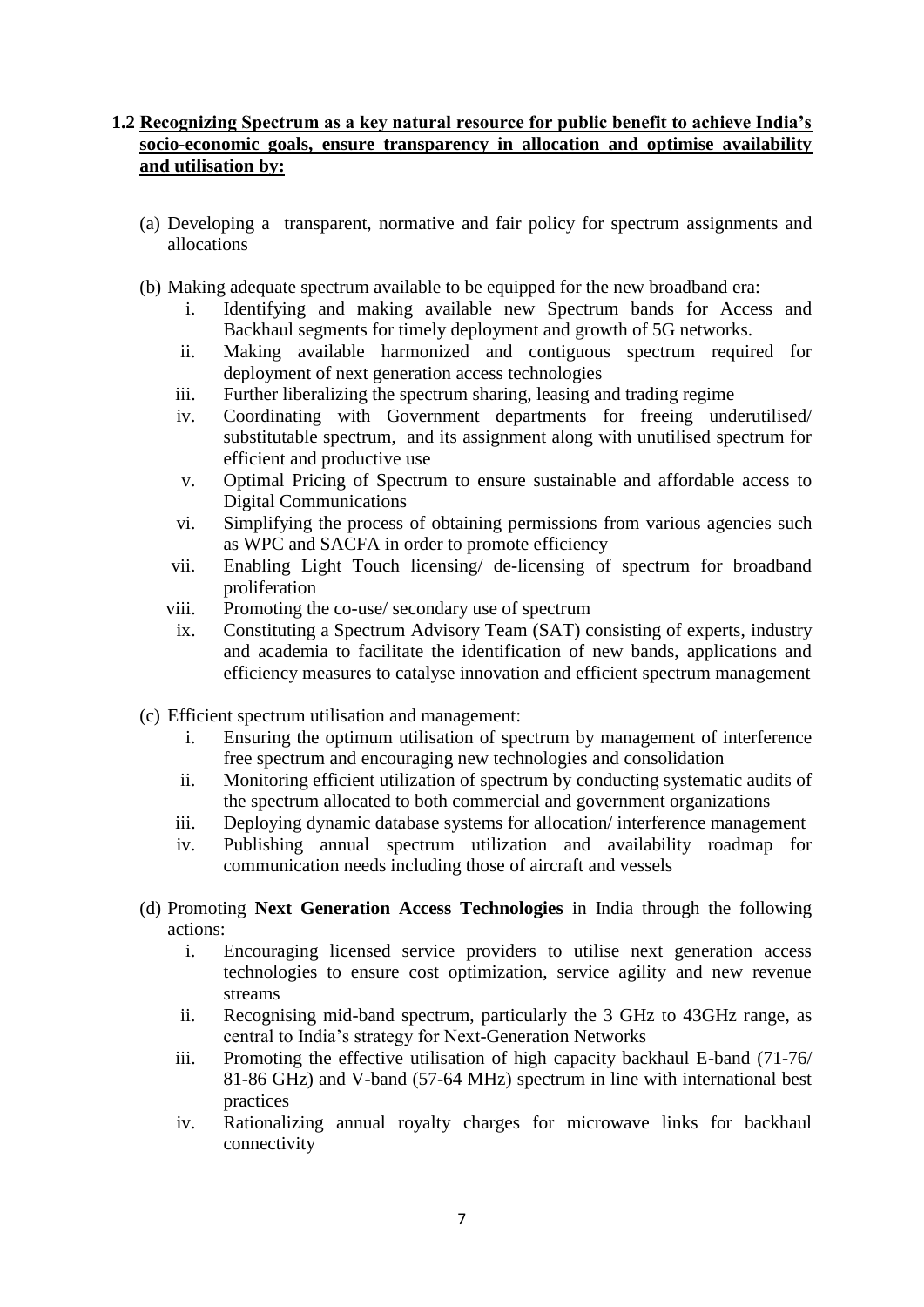# **1.3 Strengthening Satellite Communication Technologies in India**

- (a) Review the **regulatory regime for satellite communication** technologies, including: Revising licensing and regulatory conditions that limit the use of satellite communications, such as speed barriers, band allocation, etc.
	- i. Simplifying compliance requirements for VSAT operators to ensure faster roll out
	- ii. Expanding scope of permissible services for the effective utilisation of High Throughput Satellite systems through appropriate licensing mechanism.

# (b) **Optimise Satellite communications** technologies in India, by:

- i. Reviewing SATCOM policy for communication services, along with Department of Space, to create a flexible, technology-neutral and competitive regime, keeping in view international developments and social and economic needs of the country
- ii. Making available new spectrum bands (such as Ka Band) for satellite based commercial communication services.
- iii. Rationalizing satellite transponder, spectrum charges and charges payable to WPC
- iv. Assessing the bandwidth demands across various spectrum bands used for satellite communications, in consultation with stakeholders
- v. Prioritising international engagement with ITU on spectrum management issues, including satellite communications in India.
- (c) Develop an **ecosystem for satellite communications** in India, with focus on:
	- i. Streamlining administrative processes for assignment and allocations, clearances and permissions related to satellite communication systems
	- ii. Promoting local manufacturing and development of satellite communications related infrastructure through appropriate policies
	- iii. Promoting participation of private players, with due regard to national security and sovereignty

# **1.4 Ensuring Inclusion of uncovered areas and digitally deprived segments of society by:**

- (a) Channelizing the Universal Service Obligation Fund (USOF) for:
	- i. Ensuring connectivity for all uncovered areas in the North Eastern States, Himalayan region, LWE areas, Aspirational Districts, Islands and Border Areas
	- ii. Marginalised communities, women and persons with disabilities
	- iii. Promoting innovative, effective and scalable alternate technologies for remote areas
	- iv. Enabling access provision by any entity capable of fulfilling the Universal Service Obligation
- (b) Reviewing the scope and modalities of USOF:
	- i. Redesigning the USOF and broadening its objectives to enable universal broadband access including for economically and socially weaker sections in urban pockets
	- ii. Strengthening institutional capacity of USOF to ensure effective rollout of services in uncovered, remote and rural areas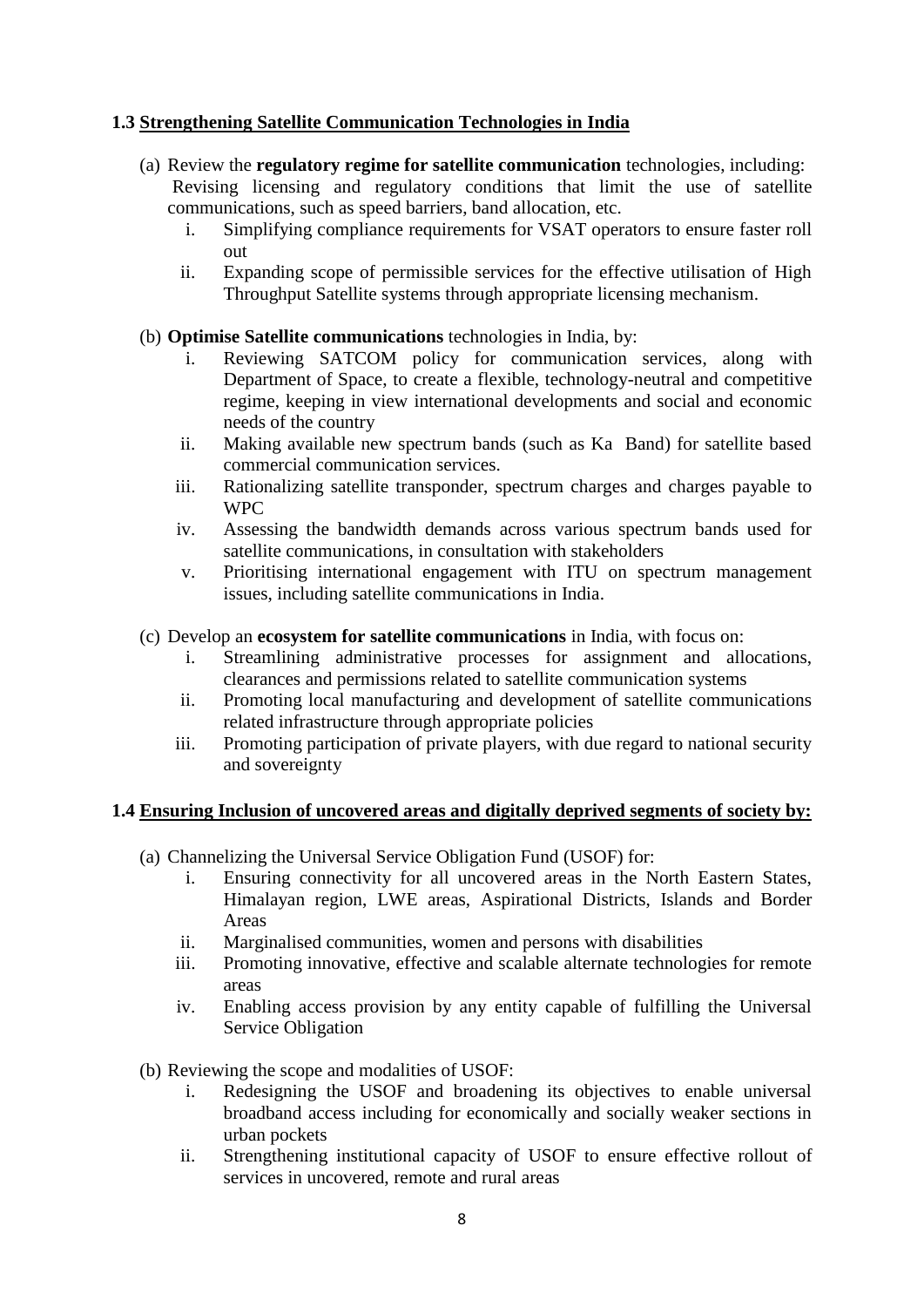# **1.5 Ensuring Customer Satisfaction, Quality of Service and effective Grievance Redressal**

- (a) Establishing effective institutional mechanisms to protect consumers' interests including:
	- i. Telecom Ombudsman
	- ii. A centralised web based complaint redressal system
- (b) Focussing on public health and safety standards to promote the well-being of citizens:
	- i. Framing a comprehensive policy to encourage the adoption of environmental and safety standards and building trust by enabling self-certification
	- ii. Generating awareness around Electro Magnetic Fields Emissions based on international experience and global best practices
	- iii. Generating awareness on hazards of e-waste and encouraging proper disposal management of equipment used
- (c) Incentivising the use of renewable energy technologies in the communications sector, including:
	- i. Encouraging the utilisation of small cell fuel batteries, lithium-ion batteries or other similar technologies to improve energy consumption efficiencies
	- ii. Promoting research and development of green telecom through active participation of stakeholders across government, industry and academia
	- iii. Rationalising of taxes and levies on the manufacture, production and import of such equipment for digital communication technologies.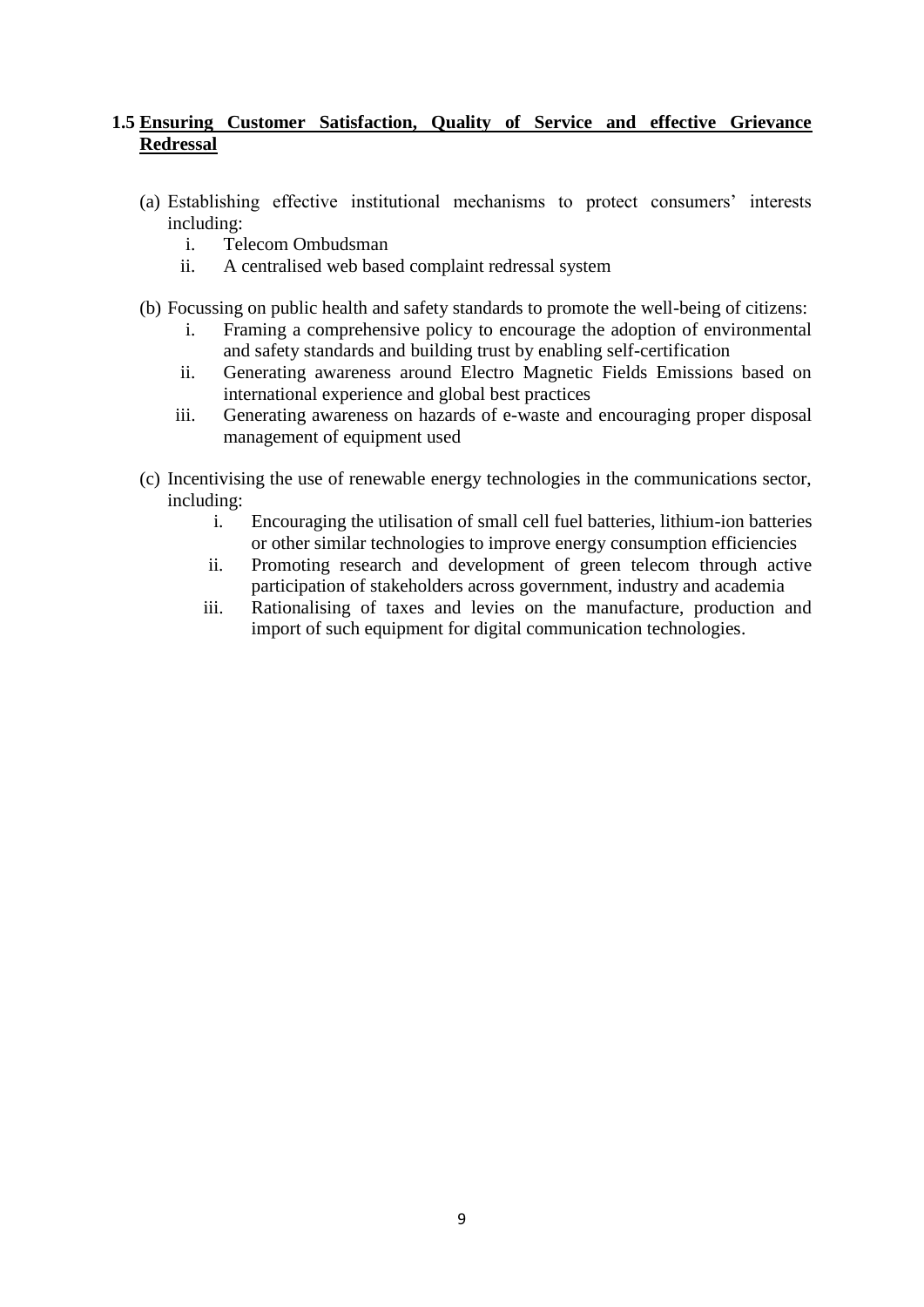## **2. Propel India: Enabling Next Generation Technologies and Services through Investments, Innovation, Indigenous Manufacturing and IPR Generation**

### **2022 Goals:**

- a. Attract investments of USD 100 Billion in the Digital Communications Sector
- b. Increase India's contribution to Global Value Chains
- c. Creation of innovation led Start-ups in Digital Communications sector
- d. Creation of Globally recognized IPRs in India
- e. Development of Standard Essential Patents (SEPs) in the field of digital communication technologies
- f. Train/ Re-skill 1 Million manpower for building New Age Skills
- g. Expand IoT ecosystem to 5 Billion connected devices
- h. Accelerate transition to Industry 4.0

#### **Strategies:**

The recent past has witnessed an unprecedented transformation in the Digital Communications Infrastructure and Services sector with the emergence of new technologies, services, business models and players. There is hence an imperative need to review the existing licensing, regulatory and resource allocation frameworks to incentivize investments and innovation to optimise new technology deployments and harness their benefits.

### **2.1 Catalysing Investments for Digital Communications sector:**

- (a) According Telecom Infrastructure the status of Critical and Essential Infrastructure
	- i. By recognizing communication systems and services as essential connectivity infrastructure at par with other connectivity infrastructure like Roadways, Railways, Waterways, Airlines etc. for development of India, and, in the process, enable low cost financing for development of communication infrastructure
- (b) Reforming the licencing and regulatory regime to catalyse Investments and Innovation, and promote Ease of Doing Business by:
	- i. Reviewing of levies and fees including LF, SUC and the definition of AGR and rationalisation of Universal Service levy
	- ii. Reviewing the concept of pass through charges to align the same with the principles of input line credit thereby avoiding double incidence of levies.
- iii. Reviewing the rationalization of license fees on fixed line revenues to incentivise digital communications
- iv. Rationalising taxes and levies on Digital Communications equipment, infrastructure and services
- v. Enabling unbundling of different layers (e.g. infrastructure, network, services and applications layer) through differential licensing
- vi. Promoting Open Public Wi-Fi access through Wi-Fi / Public Data Office Aggregators and Public Data Offices
- vii. Introducing various fiscal and non-fiscal benefits for development of telecom clusters around cable landing stations to foster innovation in Digital Communications Technologies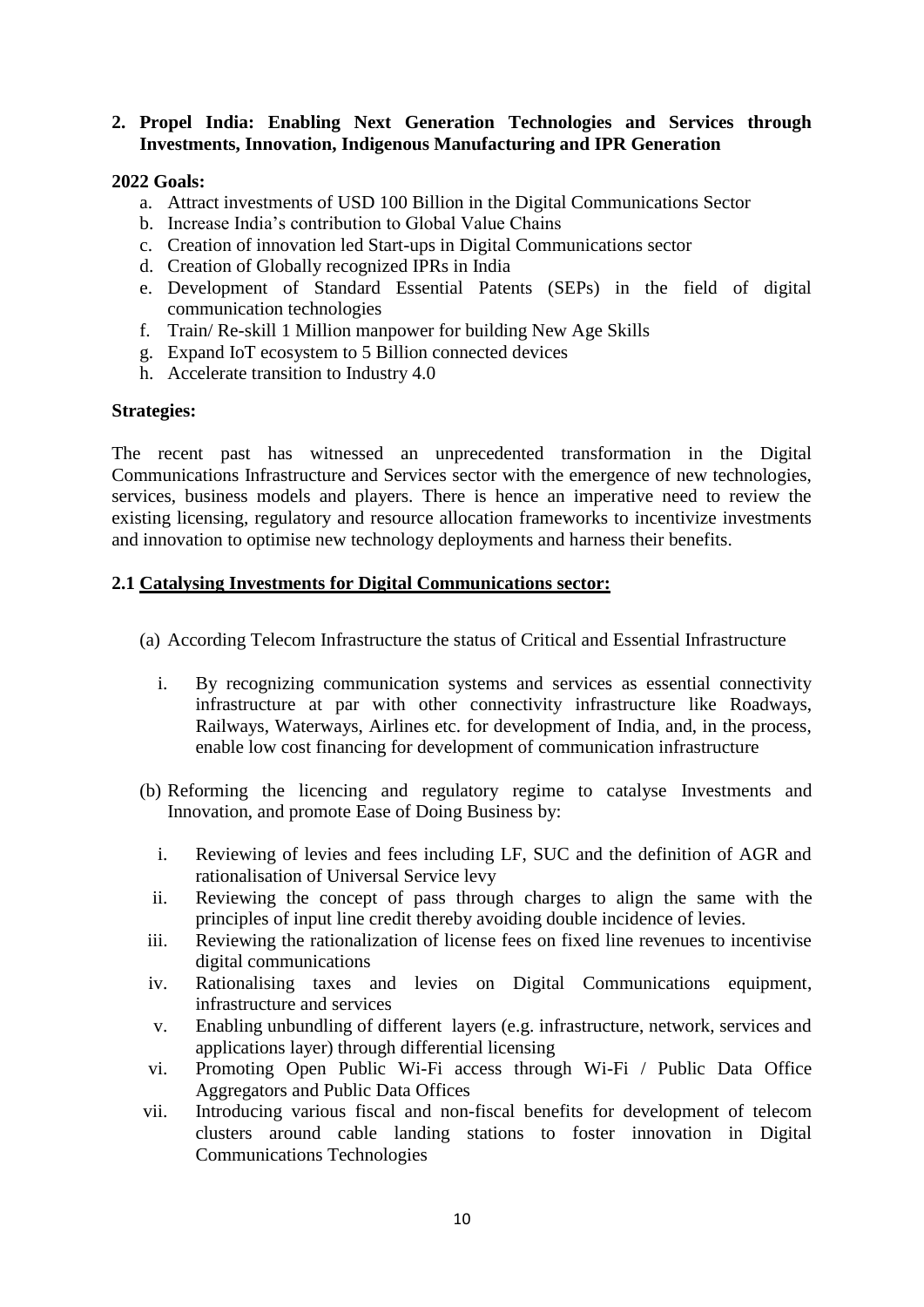- (c) Simplifying and facilitating Compliance Obligations by:
	- i. Reducing license and regulatory compliance requirements keeping in view best international practices
	- ii. Simplifying existing systems and procedures for grant of licenses, approvals, clearances, permissions and developing a comprehensive end-to-end online platform
- iii. Specifying timelines within which various types of licenses, permissions and clearances shall be provided by the relevant administrative offices
- iv. Improving the Terms and Conditions for 'Other Service Providers', including definitions, compliance requirements and restrictions on interconnectivity
- v. Reforming the Guidelines for Mergers & Acquisitions, 2014 to enable simplification and fast tracking of approvals
- vi. Reorganizing Wireless Planning and Coordination (WPC) Wing to facilitate Ease of Doing Business
- vii. Reviewing the penalty provisions to ensure proportionality and reasonableness
- viii. Creating a regime for fixed number portability to facilitate one nation one number including portability of toll free number, Universal Access numbers and DID numbers
- ix. Simplifying ETA (Equipment Type Approval) process for low powered  $(< 1$  watt) radio devices
- x. Simplifying import licensing requirements of Wireless Planning and Coordination (WPC) Wing

## **2.2 Ensuring a holistic and harmonised approach for harnessing Emerging Technologies**

- (a) Synergising deployment and adoption of new and emerging technologies by:
	- i. Creating a roadmap for emerging technologies and its use in the communications sector, such as 5G, Artificial Intelligence, Robotics, Internet of Things, Cloud Computing and M2M
	- ii. Simplifying licensing and regulatory frameworks whilst ensuring appropriate security frameworks for IoT/M2M / future services and network elements incorporating international best practices
- iii. Earmarking adequate licensed and unlicensed spectrum for IoT/ M2M services
- iv. Encourage use of Open APIs for emerging technologies
- (b) Promoting innovation in the creation of Communication services and network infrastructure by Developing a policy framework for 'Over The Top' services
- (c) Ensuring the Transition to IPv6 for all existing communications systems, equipment, networks and devices
- (d) Enabling Hi-speed internet, Internet of Things and M2M by rollout of 5G technologies:
	- i. Implementing an action plan for rollout of 5G applications and services
	- ii. Enhancing the backhaul capacity to support the development of next-generation networks like 5G
- iii. Ensuring availability of spectrum for 5G in  $\langle$  1 GHz, 1-6 GHz and  $\langle$  6 GHz bands
- iv. Reviewing industry practices with respect to traffic prioritisation to provide 5Genabled applications and services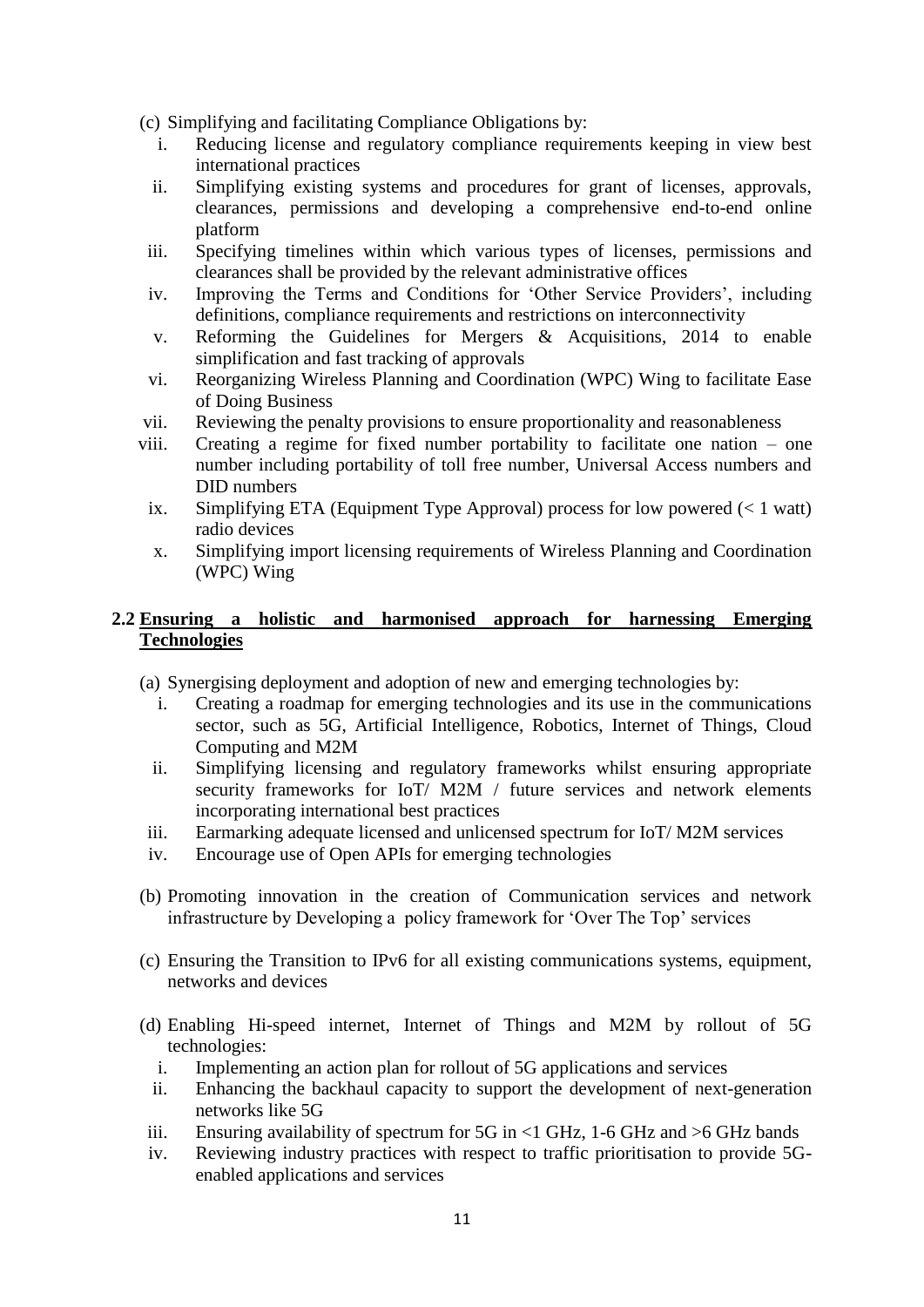- v. Developing framework for accelerated deployment of M2M services while safeguarding security and interception for M2M devices
- vi. Defining policy for EMF radiation for M2M devices, with accompanying institutional framework to coordinate government-funded and India-specific research in this regard

(e) Ensuring adequate numbering resources, by:

- i. Allocating 13-digit numbers for all M2M mobile connections
- ii. Developing a unified numbering plan for fixed line and mobile services
- (f) Establishing India as a global hub for cloud computing, content hosting and delivery, and data communication systems and services
	- i. Evolving enabling regulatory frameworks and incentives for promoting the establishment of International Data Centres, Content Delivery Networks and independent interconnect exchanges in India
	- ii. Enabling a light touch regulation for the proliferation of cloud based systems
- iii. Facilitating Cloud Service Providers to establish captive fibre networks.
- (g) Leveraging Artificial Intelligence and Big Data in a synchronized and effective manner to enhance the overall quality of service, spectrum management, network security and reliability
- (h) Recognizing Digital Communications as the core of Smart Cities by:
	- i. Developing, in collaboration with Ministry of Urban Development, a Common Service Framework and Standards for Smart Cities
	- ii. Facilitating and supporting deployment of innovative solutions in identified Smart **Cities**

#### **2.3 Research and Development**

(a)Promoting research & development in Digital Communication Technologies by:

- i. Restructuring C-DOT as a premier Telecom Research and Development Centre for identification, customization, and development of digital products and services in the country as per indigenous needs
- ii. Simplifying approvals/ processes for R&D procurements/ imports
- iii. Creating a framework for testing and certification of new products and services
- (b)Creating a Fund for R&D in new technologies for start-ups and entrepreneurs to enable innovation in cutting edge communications, 5G, software, content, security and related technologies and applications; and commercialization of products and services through grants, scholarships, venture capital, etc.
- (c)Establishing Centres of Excellence including in Spectrum Management, Telecom Security and Next Generation Access Technologies
- (d) Fostering an Intellectual Property Rights regime that promotes innovation, by:
	- i. Implementing key recommendations in the National IPR Policy pertaining to Digital Communications, including a review of the legal regime around copyright, patents and trade marks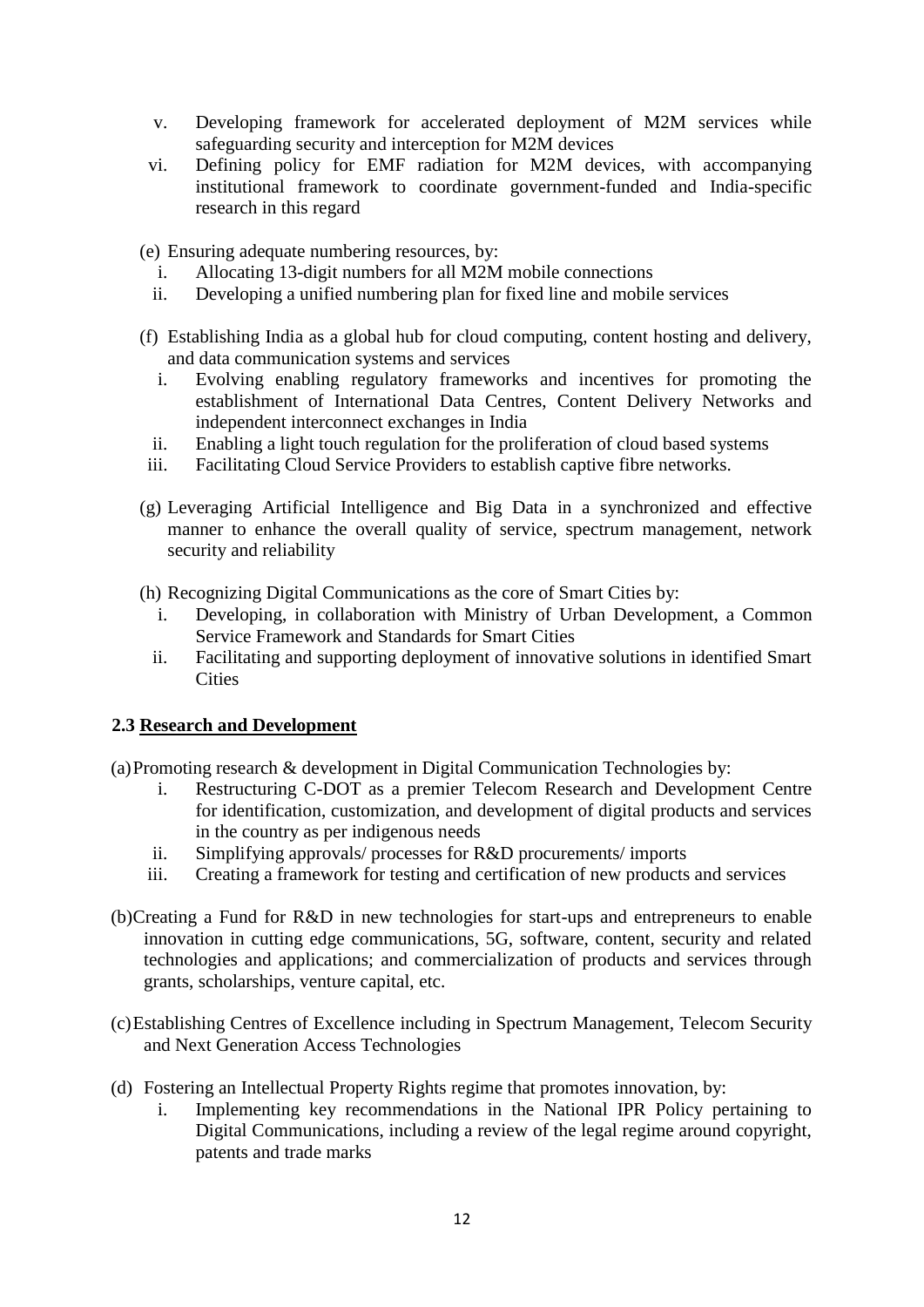- ii. Assisting start-ups and other innovators in filing copyright, patent and trademarks applications
- iii. Providing financial incentives for the development of Standard Essential Patents (SEPs) in the field of digital communications technologies
- iv. Promoting Indian IPR through international collaborations and active participation in standard development processes and IPR related events
- (e)Simplifying the process of obtaining Experimental Licenses and establishing regulatory sandboxes; viz.:
	- i. Enabling creation of suitable infrastructure for testing of new products and services with due regard to safety and security concerns
	- ii. Facilitating allocation of spectrum for R&D and experimentation at affordable prices
	- iii. Simplifying and fast-track approvals for products and services for experimental purposes through de-licensing and other mechanisms; and promoting establishment of test beds, incubators, innovation centres, etc. in collaboration with industry and academia

# **2.4 Promoting Start-ups and SMEs**

- (a) Supporting Start-ups with various fiscal and non-fiscal benefits, including:
	- i. Academic collaborations, permissions for pilots and testing, concessions on imported software, mentoring support, etc.
	- ii. Promoting participation of Start-ups and SMEs in government procurement
- iii. Funding pilot deployments through USOF
- (b) Reducing the entry barriers for start-ups by reducing the initial cost and compliance burden, especially for new and innovative segments and services

#### **2.5 Local Manufacturing and Value Addition**

- (a) Maximising India's contribution to global value chains, by focussing on domestic production, increasing exports and reducing the import burden, by:
	- i. Rationalising taxes, levies and differential duties to incentivize local manufacturing of equipment, networks and devices to the extent of domestic value addition
	- ii. Introducing Phased Manufacturing Program for identified product segments in Digital Communication Technologies
	- iii. Attracting and incentivizing Global OEMs and Generic Component players to setup manufacturing base in India
	- iv. Ensuring the availability of essential background IPR in Fair, Reasonable And Non-Discriminatory (FRAND) terms required for promoting local manufacturing
	- v. Promoting design led manufacturing in India by leveraging indigenous software/ R&D capabilities
	- vi. Incentivizing fab and/or fab-less design and manufacturing of chips and system on a chip (SOC) for network and devices in emerging technologies
	- vii. Attracting global talent from Indian diaspora to create best in class enterprises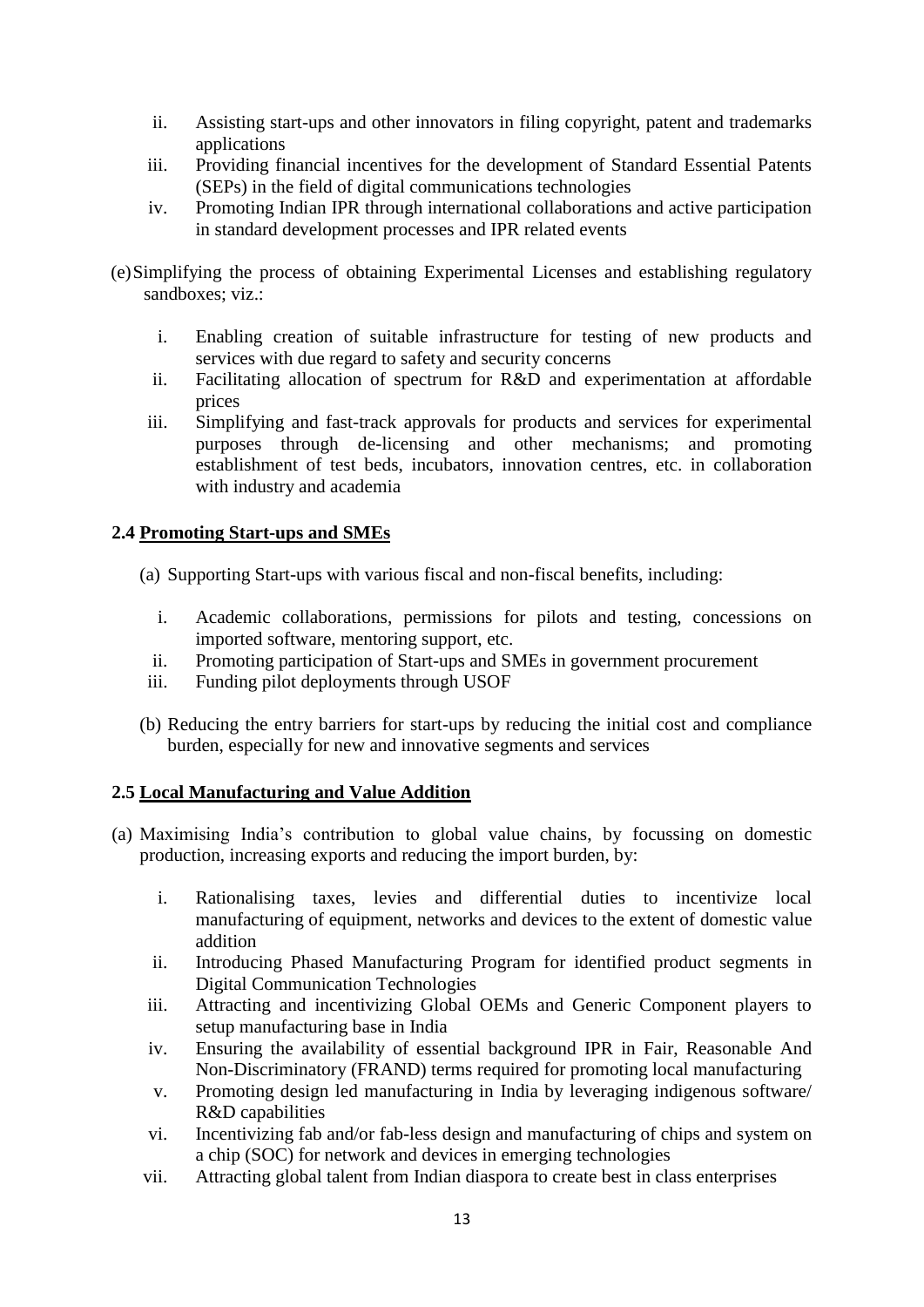- (b) Ensuring strict compliance to Preferential Market Access requirements:
	- i. Preferring domestic products and services with domestically owned IPR in the procurement by government agencies, especially for the procurement of security related products
	- ii. Incentivizing private operators to buy domestic telecom products

# **2.6 Capacity Building**

- (a) Building human resource capital to facilitate employment opportunities in Digital Communications Sector:
	- i. Building national capacity and institutional capabilities in telecom security tools, standards and forensics including in manufacturing of critical telecom equipment
	- ii. Creating educational resources relating to the communications sector and making them available in an open and accessible format to promote self-directed and collaborative learning through interactive formats, including audio, video and text
	- iii. Promoting Industry-Academia-Government partnerships to develop capacity and skills in line with future technology needs

### **2.7 Strengthening of PSUs**

- (a) Focus on building technical expertise and knowledge management for Public Sector Units, through the following initiatives:
	- i. Building internal capacity within PSU's to promote secure and efficient service delivery, infrastructure development and domestic manufacturing.
	- ii. Identifying and exploiting operational synergies in service provisioning, infrastructure creation, R&D, Standardization and manufacturing
	- iii. Using the training infrastructure available with telecom PSUs for skill development
	- iv. Upgrading the manufacturing PSUs under DoT to effectively harness strategic and operational synergies
	- v. Facilitating technical up gradation of PSUs

#### **2.8 Accelerating Industry 4.0**

- (a) Create a roadmap for transition to Industry 4.0 by 2020by closely working with sector specific Industry Councils
- (b) Establish a multi-stakeholder led collaborative mechanism for coordinating transition to Industry 4.0
- (c) Developing market for IoT/ M2M connectivity services in sectors including Agriculture, Smart Cities, Intelligent Transport Networks, Multimodal Logistics, Smart Electricity Meter, Consumer Durables etc. incorporating international best practices.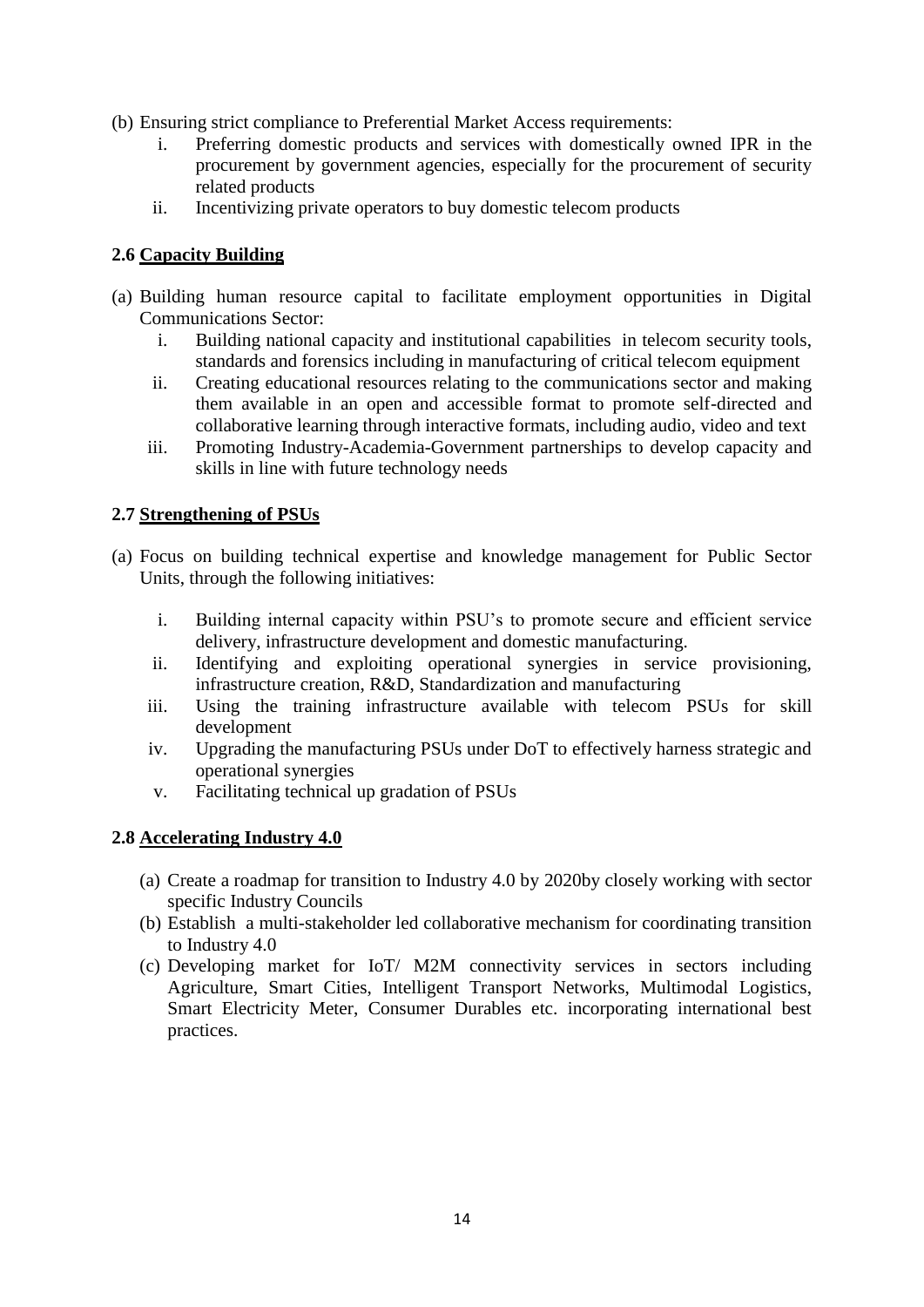## **3. Secure India: Ensuring Digital Sovereignty, Safety and Security of Digital Communications**

## **2022 Goals:**

- a. Establish a comprehensive data protection regime for digital communications that safeguards the privacy, autonomy and choice of individuals and facilitates India's effective participation in the global digital economy
- b. Ensure that net neutrality principles are upheld and aligned with service requirements, bandwidth availability and network capabilities including next generation access technologies
- c. Develop and deploy robust digital communication network security frameworks
- d. Build capacity for security testing and establish appropriate security standards
- e. Address security issues relating to encryption and security clearances
- f. Enforce accountability through appropriate institutional mechanisms to assure citizens of safe and secure digital communications infrastructure and services

### **Strategies:**

### **3.1 Establish a strong, flexible and robust Data Protection Regime**

- (a) Harmonising communications law and policy with the evolving legal framework and jurisprudence relating to privacy and data protection in India, including:
	- i. Amending various licenses and terms and conditions, wherever necessary, to incorporate provisions with respect to privacy and data protection
- (b) Addressing issues of data protection and security in digital communications sector, by:
	- i. Ensuring that core data protection and security principles are applied and enforced
	- ii. Promoting the usage of indigenous communication products and services

#### **3.2 Provide Autonomy and Choice for every citizen and enterprise**

- (a) Recognising the need to uphold the core principles of net neutrality:
	- i. Amending the license agreements to incorporate the principles of nondiscriminatory treatment of content, along with appropriate exclusions and exceptions as necessary
	- ii. Ensuring compliance with net neutrality principles, by introducing appropriate disclosure and transparency requirements

#### **3.3 Assure Security of Digital Communications**

- (a) Addressing security issues across layers:
	- i. Infrastructure Security (physical infrastructure, cyber-physical infrastructure, hardware & network elements), Systems Security (equipment, devices, distributed systems, virtual servers)
	- ii. Application and Platform security (web, mobile, device and software security)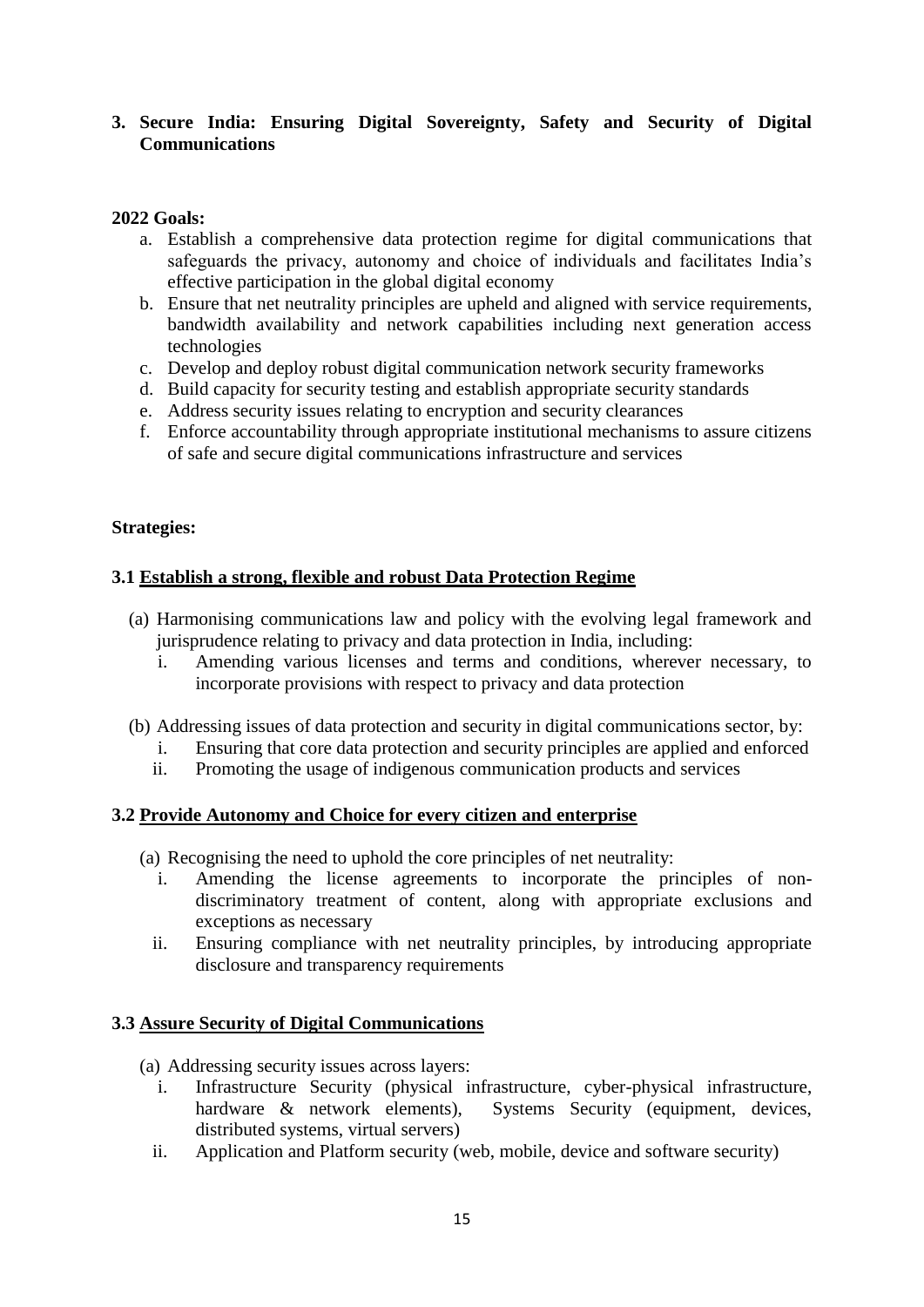- (b) Developing security standards for equipment and devices:
	- i. Telecom Testing and Security Certification (TTSC)to develop and enforce security standards and obligations for digital communications products and services
	- ii. Aligning with global standards on safety and security
- iii. Harmonising the legal and regulatory framework applicable to security standards such as the BIS Act, Electronics & Information Technology Goods (Requirements for Compulsory Registration) Order, Indian Telegraph Act, etc.
- (c) Participating in global standard setting organizations to ensure consideration for local needs of the Indian communications industry

(d) Strengthening security testing processes by:

- i. Enhancing institutional capacity to perform testing, including establishing domestic testing hubs and laboratories with state-of-the art facilities
- ii. Establishing comprehensive security certification regime based on global standards
- (e) Formulating a policy on encryption and data retention, by harmonising the legal and regulatory regime in India pertaining to cryptography with global standards, as applicable to communication networks and services
- (f) Facilitating Security and Safety of Citizens, Institutions and Property by:
	- i. Facilitating establishment of a Central Equipment Identity Registry for addressing security, theft and other concerns including reprogramming of identity of mobile handsets
	- ii. Facilitating lawful interception of all Digital Communications with state of the art lawful intercept and analysis systems for implementation of law and order and national security
- iii. Increasing awareness amongst users about security related issues concerning digital communications networks, devices and services
- (g) Establishing a Security Incident Management and Response System for Digital Communications Sector by:
	- i. Instituting a sectoral Cyber Security Incidence Response System (CSIRT)
	- ii. Improving information sharing and coordination between various security agencies, including CERT-In and sectoral CERTs as may be necessary
- iii. Enforcing obligations on service providers to report data breaches to authorities and affected users, based on specific parameters
- iv. Strengthening the Security Audit Mechanism

### **3.4 Developing a comprehensive plan for network preparedness, disaster response relief, restoration and reconstruction**

- (a) Strengthening network resilience by:
	- i. Framing and enforcing standard operating procedures to be followed during disasters and natural calamities, including sectoral guidelines for disaster response and recovery applicable to various service providers